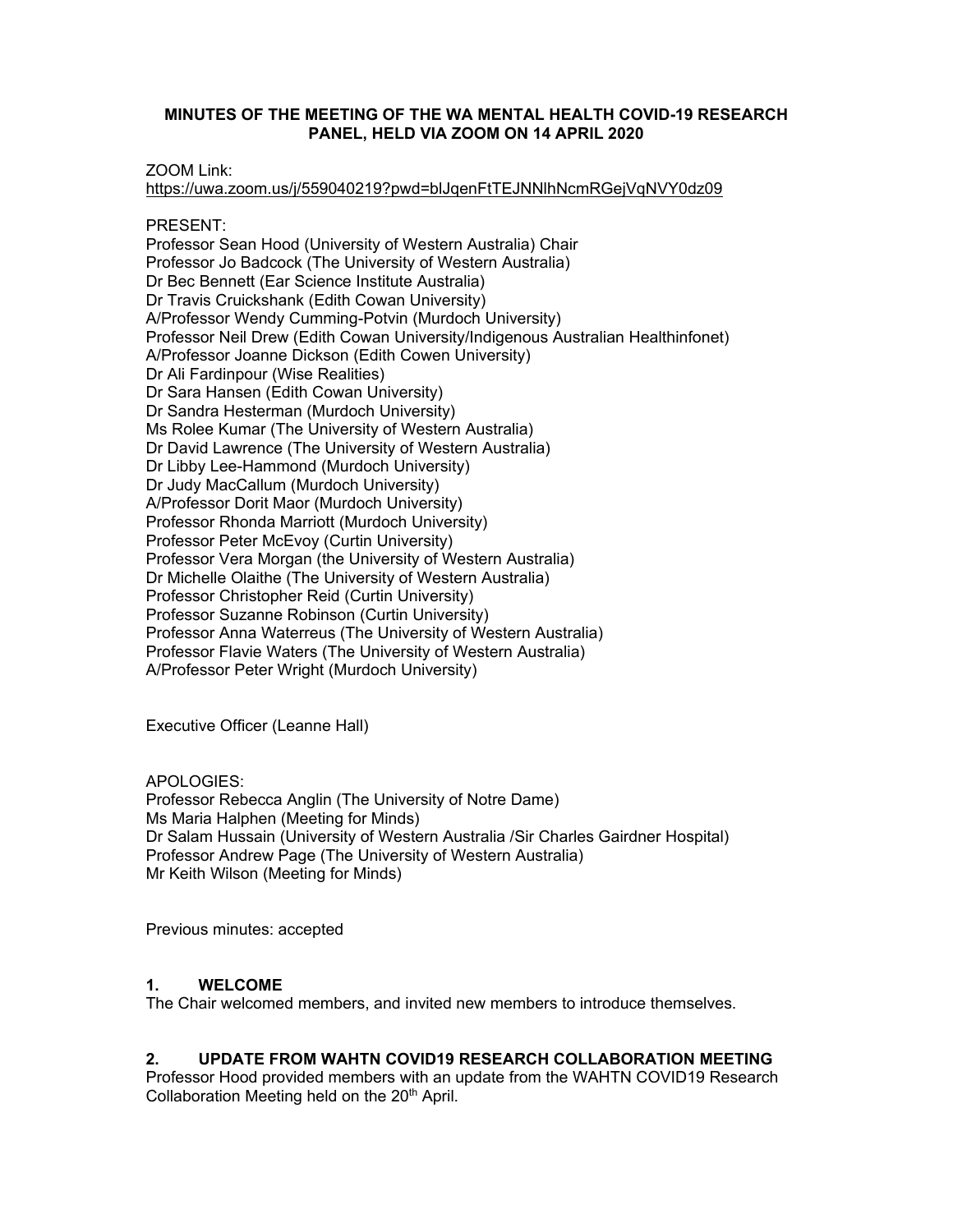Of particular note, A/Professor Peter Richmond (CAHS) has issued a call for researchers interested in aboriginal health issues.

There was discussion relating to sharing of data between studies and potential governance and ethics issues. Professor Toby Richards is currently setting up a scientific advisory panel that will address this issue.

Professor Waters commented that the Department of Health Ethics Committees have agreed to an expedited process for urgent COVID research projects. (see attachment A)

Professor Reid mentioned that the as part of the government response there is now a focus on widespread testing in certain populations (i.e.: FIFO, frontline health workers, teachers). Would it be useful to engage/align with this process, and if so how to link in? Professor Robinson advised that her group is currently involved in discussions with a mineral resources company to assess FIFO workers, and will give an update at the next meeting.

#### **ACTIONS:**

Professor Hood will speak with Professor Gary Geelhoed (WAHTN) regarding linking in to the extended testing program

Professor Robinson will give an update on the FIFO workers project.

#### **3. DIRECTORY OF MEASURES**

Professor McEvoy reminded members that the broad aims of the directory is 1) create a list of measures recommended by members and; 2) develop a small battery of measures for collecting baseline data in CIVIC.

There is a need to determine the length of time to track participants, and to this end a draft schedule of timings of key measures is included in the spreadsheet; however still need to discuss the best way to prioritise and implement these measures as soon as possible. All members are invited to provide feedback.

There was also a question whether to include children and adolescents in the initial CIVIC rollout. Professor Reid advised that he has been working with Professor Graham Hall and Dr Sally Brinkman (Telethon Kids Institute), who have existing cohorts. They have recommended alternatives/variations of standard instruments. Also, children and adolescents are a separate module in CIVIC; at present CIVIC is for 18 and older as this module needs further work before going live.

Dr Olaithe queried the measure listed for insomnia, and recommended the PSSQI as this is used by the Raine Study. Also commented that it would be important to include emotion regulation strategy selection measures (coping with isolation/stress/financial hardship) such as the ERQ.

Dr Cruickshank commented that his group recently sent out a survey, and anecdotally it would appear that participants are struggling with length of survey (mean time 12 minutes). Recommend to use very short measures, as other feedback from participants is they are being overwhelmed by surveys.

Professor Hood pointed out that Western Australia is looking different to other countries, such as Italy and the US, in terms of COVID outcomes. Therefore suggested to consider what can be offered at an international scale, and what the relevant data might be in this space. Dr Olaithe agreed, and suggested that impacts on indigenous & mining (FIFO) populations would be unique.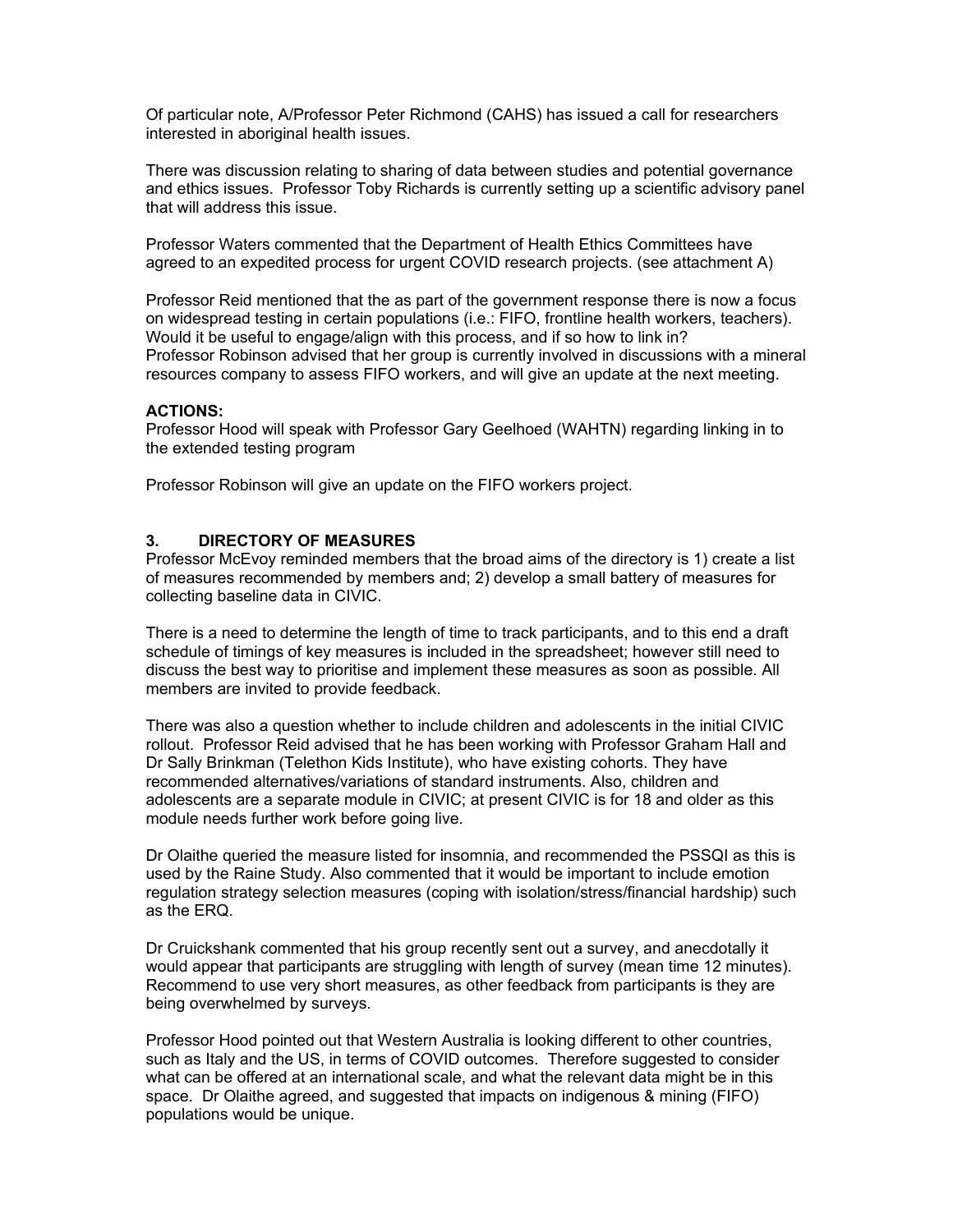# **ACTION:**

Dr Olaithe, Professor Waters & Dr Cruickshank will work together to create a set of sleep measures.

Next steps:

- 1. Decide on priority measures
- 2. Develop a Mental Health module
- 3. Develop and implement referral pathways (triage system), including ethics approvals.

## **4. CIVIC STUDY UPDATE**

Professor Reid advised members that the CIVIC study went live yesterday.

At present the Baseline data is being collected using the DASS21, and potential pathways for people to follow will be based on these responses – leading to more detailed questionnaires in specific areas.

There is a need to establish a governance framework, and hope to provide an outline by the end of the week.

## **5. PROJECTS**

Dr Olaithe informed members of a number of current studies that may be of interest:

- a. CARE Study (Professor Colin McCLoud and Dr Juli Ji, UWA). This is an online survey looking at anxiety, emotions and self-regulation. www.thecarestudy.com
- b. Monash Sleep Study (Dr Melinda Jackson and Ms Hailey Meaklim). This study is examining insomnia symptoms prior to and during COVID. https://monash.az1.qualtrics.com/jfe/form/SV\_3kfqaoXLi6C8TUp
- c. University of Edinburgh Survey of COVID19 Impact: https://www.ed.ac.uk/covid-19 response/latest-news/survey-of-covid-19-s-impact-on-our-everyday-lives

Professor Waters advised members that she, Professor Waterreus and Professor Morgan met yesterday to discuss looking into people who already live with severe mental illness, and how the pandemic has impacted them. Considering conducting an audit of services that are providing care to this cohort, and telephone interviews of their clients to see how these people are coping, accessing medications and care. Also wanting to assess the clinical workforce that looks after this cohort.

# **6. OTHER BUSINESS**

Dr Olaithe asked if there was any interest amongst members in forming a Working Group to evaluate Mental Health Telehealth, in particular for Adolescents and up to 25 years of age. Professor Robinson expressed interest, as did Professor McEvoy, and A/Professor Dickson.

Dr Fardinpour advised members that he is interested in digital health and the use of virtual reality. His group is looking into forming partnerships between (UWA and Curtin) researchers and hospitals to assess the mental health of health professionals during COVID and the recovery period. They are also looking into using traditional aboriginal campfire storytelling as a mental health tool, by translating into a virtual reality experience, if anyone is interested.

Dr Olaithe advised that she is happy to assist Professor McEvoy with entering data into REDCap.

# **ACTION:**